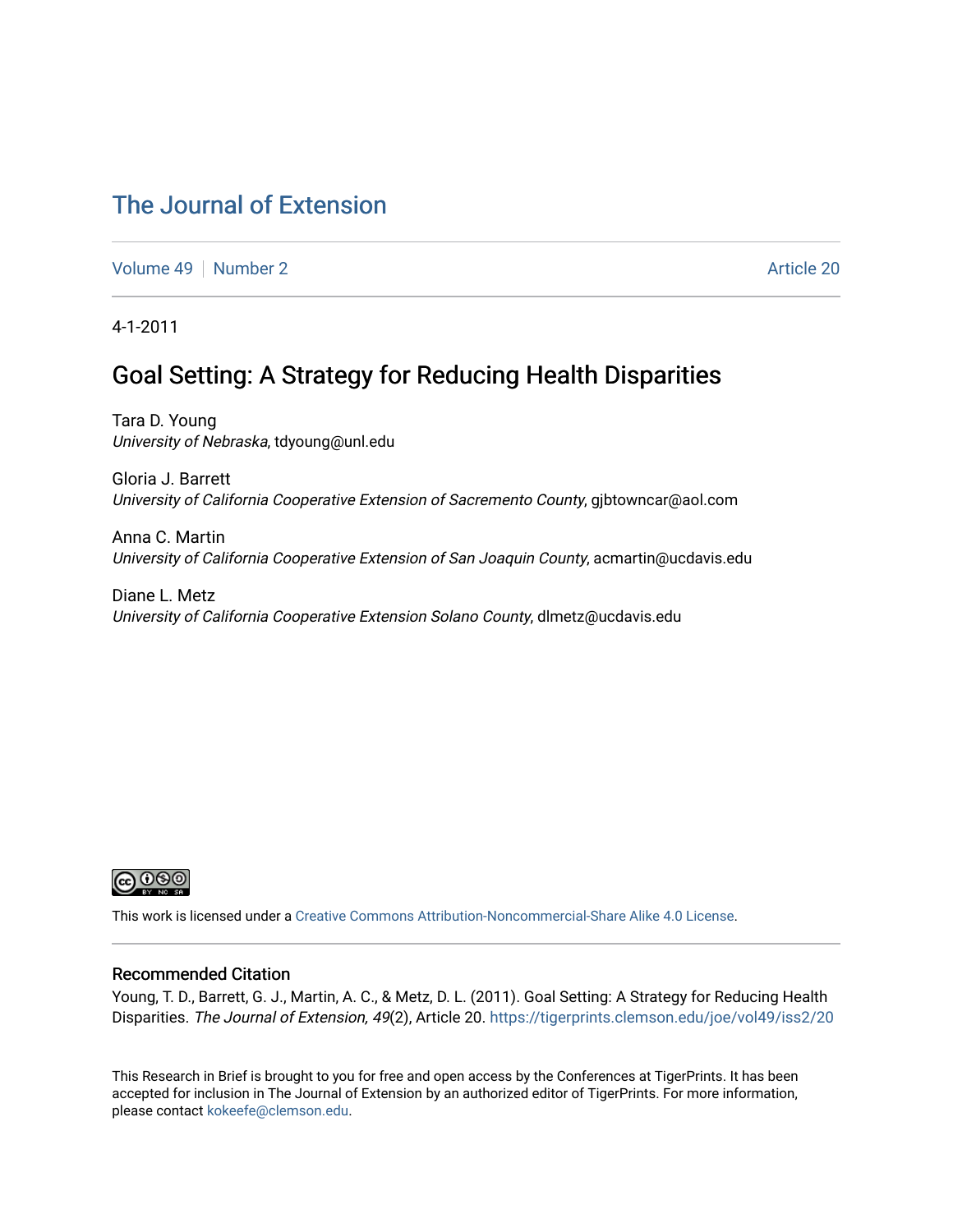

# **April 2011 Article Number 2RIB5**

[Return to Current Issue](http://www.joe.org:80/joe/2011april/)

# **Goal Setting: A Strategy for Reducing Health Disparities**

### **Tara D. Young**

Research Associate Panhandle Research and Extension Center University of Nebraska Scottsbluff, Nebraska [tdyoung6@unl.edu](mailto:tdyoung6@unl.edu)

### **Gloria J. Barrett**

County Director University of California Cooperative Extension Sacramento County Sacramento, California [gjbarrett@ucdavis.edu](mailto:gjbarrett@ucdavis.edu)

#### **Anna C. Martin**

Nutrition, Family, Consumer Science Advisor University of California Cooperative Extension San Joaquin County Stockton, California [acmartin@ucdavis.edu](mailto:acmartin@ucdavis.edu)

#### **Diane L. Metz**

Emeritus Nutrition, Family, Consumer Science Advisor University of California Cooperative Extension Solano County Fairfield, California [dlmetz@ucdavis.edu](mailto:dlmetz@ucdavis.edu)

#### **Lucia L. Kaiser**

Human Resources Program Leader and Nutrition Specialist Dept of Nutrition, University of California at Davis Davis, California [llkaiser@ucdavis.edu](mailto:llkaiser@ucdavis.edu)

### **Francene M. Steinberg**

Professor Department of Nutrition University of California at Davis Davis, California [fmsteinberg@ucdavis.edu](mailto:fmsteinberg@ucdavis.edu)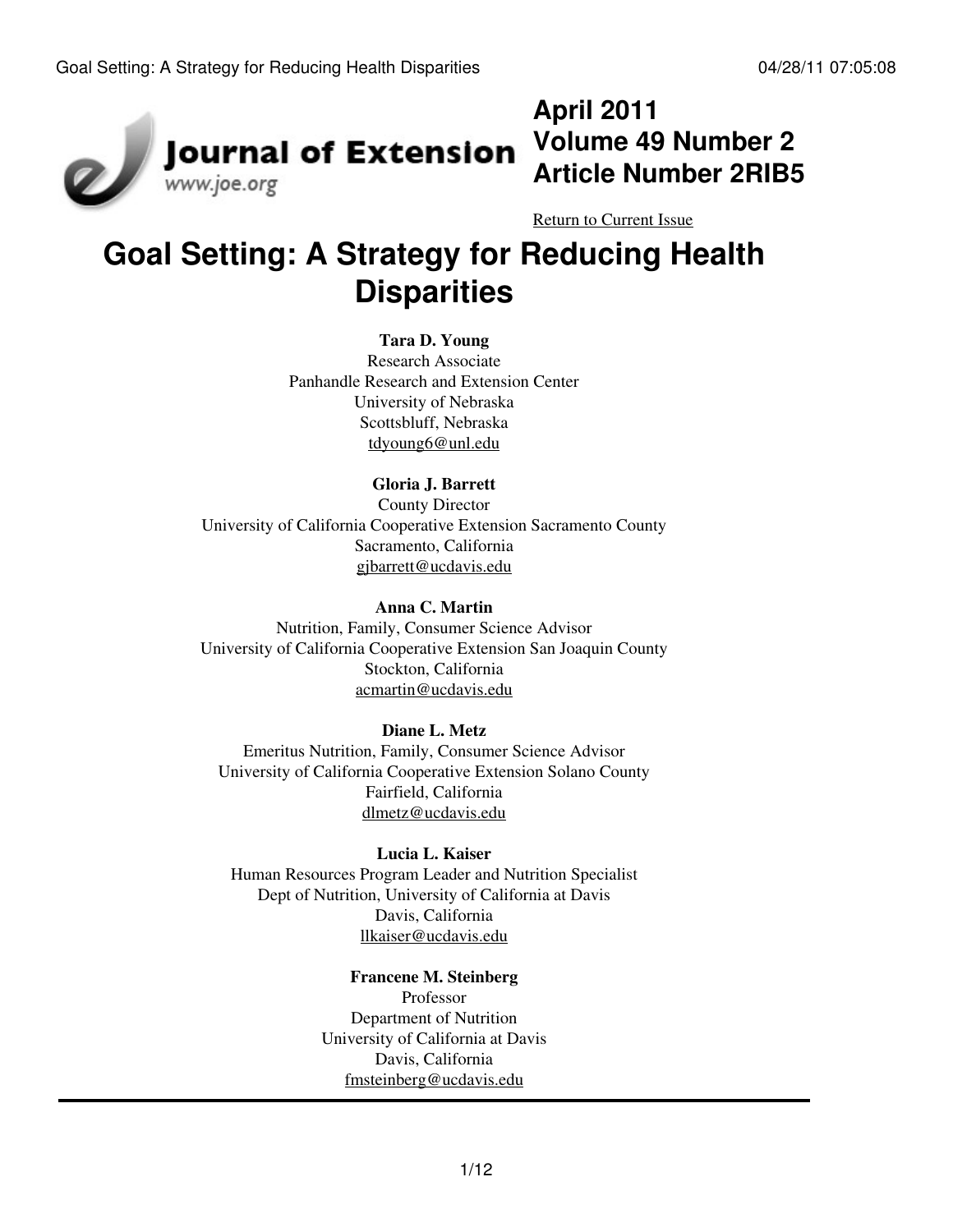**Abstract:** The Healthy Rewards study tested the effectiveness of goal setting to encourage behavior change in Latino and African American adults in three northern California counties. Four groups of adults were alternately assigned to receive either 1) basic health promotion and nutrition education without goal setting (control) or 2) the same education with personal goal setting. Participants (n=31) attended four 2-hour weekly sessions over 1 month. While the community-based education was effective in promoting participant behavior change overall, the goal-setting groups reported even greater change than groups who did not engage in goal setting.

# **Introduction**

Over the past decade, the most effective nutrition and physical activity interventions have increasingly been behaviorally focused and theory-driven (Contento, 2008). This approach helps to explain why interventions succeed or fail to improve nutrition behaviors. To advance the field, research is needed on the overall effectiveness of approaches based on theories (e.g., Social Learning Theory), as well as of specific elements of those theories including credible role models, expectancies, and goal setting. Although goal-setting research in workplace settings has been proliferating over the past 35 years, only during the last decade have nutrition educators begun to systematically test its effects in different community health promotion interventions (Locke & Latham, 2002).

Goal setting has been reported to be a successful strategy to change behavior because it directs individual attention and energy towards a goal, encourages persistence, and forces individuals to alter their current status quo to complete the goal (Locke & Latham, 2002). Specific, more difficult goals may result in greater behavior change than â do your bestâ goals that are too easy. The relationship between a goal and performance appears to be strongest when individuals are committed, which is influenced by the level of importance people attach to their goal and self-efficacy.

Goal setting has shown promise in changing nutrition and physical activity behaviors in adults (Cullen, Baranowski, & Smith, 2001; Shilts, Horowitz, & Townsend, 2004; Heneman, Block-Joy, Zidenberg-Cherr, Donohue, Garcia, Martin, Metz, Smith, West, & Steinberg, 2005). Unfortunately, many behaviorally focused nutrition programs do not use goal setting. Without actually encouraging participants to own a specific goal, programs may be forfeiting unrealized benefits.

# **Program Description**

The University of California Cooperative Extension (UCCE) serves a diverse population who can benefit from nutrition programs that are behaviorally focused and culturally adapted. As type 2 diabetes and other nutrition-related chronic conditions disproportionately affect both African Americans and Latinos (Mead, Cartwright-Smith, Jones, Ramos, Woods, & Siegel, 2008), UCCE designed a culturally sensitive Extension program called Healthy Rewards to 1) decrease risk of diabetes through promotion of a low-fat, high-fiber diet and physical activity and 2) raise community awareness of and support for lifestyle changes that prevent chronic disease.

The Healthy Rewards program focuses on information, tools, and hands-on activities related to behaviors needed to reduce type 2 diabetes risk. The curriculum addresses essential information about diabetes, including risk factors and prevention. Nutrition-related content of the lessons include MyPyramid; label reading; recipe modification and taste testing; sensible portion size; and identification of foods that are low in fat (especially saturated fat) and high in fiber.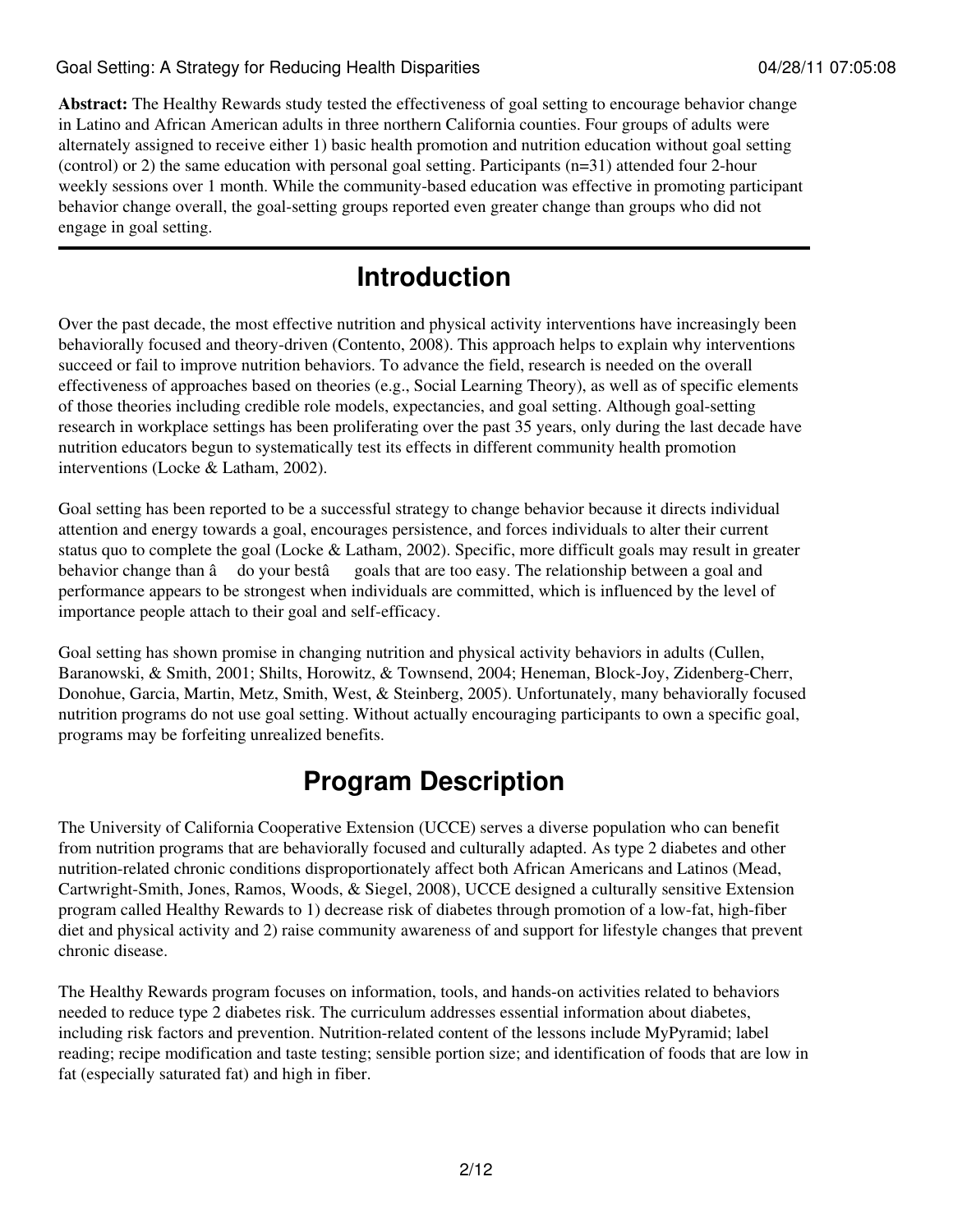Each class session has a cooking demonstration based on the nutrition topic for the class and an exercise activity, such as stretching. To provide a culturally adapted program, all recipes demonstrated in the class have been identified, taste-tested, and approved by people from the respective cultures in other Extension classes (Kaiser, Martin, Lexion, Blackburn, Metz, Smith, Donohue, & Steinberg 2009). Classes are taught in Spanish, and Spanish language, culturally appropriate materials are provided to participants as needed. Teaching occurs in community locations where African Americans and Latinos normally congregate and feel at ease. The curriculum is designed to be taught in four 2-hour class sessions, taught by UCCE staff. The Healthy Rewards program is not intended to replace the larger, more medically oriented diabetes prevention programs, but as a first line attempt to educate the community about type 2 diabetes and behaviors for promoting health.

The main purpose of the pilot study reported here was to determine if adding goal setting to the Healthy Rewards curriculum creates a significant improvement in program outcomes. A second objective of the study was to add to the body of knowledge describing the effects of goal setting in African American and Latino participants of extension based nutrition and lifestyle education programs.

# **Methods**

Participants were recruited from two African Methodist Episcopal churches in Sacramento County, a community health center in Solano County, and two family resource centers in Yolo County. Agency partners identified participants through word-of-mouth and fliers. Thirty-eight adults enrolled in the program, and 31 completed both pre- and post-evaluations. Participants from each recruitment site made up one class group except for the two family resource centers that were combined to make up the fourth class group. Classes were taught and data were collected at community sites where participants felt comfortable and welcomed. The protocol was approved by the University of California at Davis Institutional Review Board. All participants signed consent forms prior to the beginning of the study. The classes included four 2-hour sessions, offered over a monthâ s time.

The four groups were alternatively assigned to receive either the basic Healthy Rewards education without goal setting (control) or the Healthy Rewards with goal setting (treatment). There was one African American group and one Latino group who received non-goal setting (n=16) and one African American group and one Latino group who received the goal setting  $(n=15)$ . All classes were taught by one experienced bilingual (Spanish/English) educator. A dietitian and dietetic intern assisted in data collection and entry.

At the end of each class, the goal-setting groups selected a goal to complete over the following week (see Figure 1). The participants were able to formulate their own personal goals or choose one from a list that related to that dayâ s lesson. They were encouraged to choose specific, challenging goals and sign a goal commitment form. At the beginning of the next lesson, the educator began with a group discussion related to success and barriers in completing goals. The group members were encouraged to provide support for each other in achieving goals.

> **Figure 1.** Example of the Goal-Setting Activity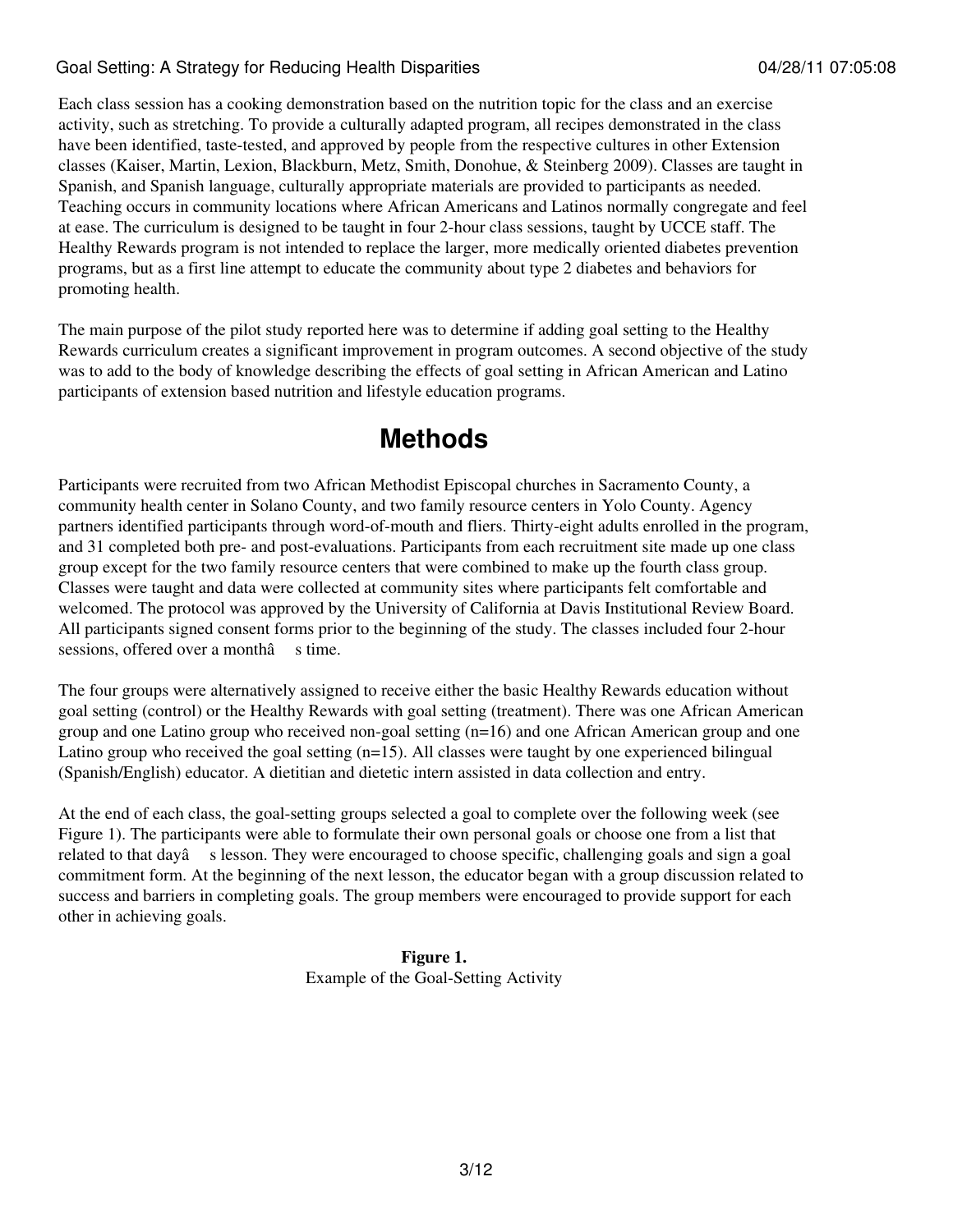# Set a Goal to **Improve Your Health!**



Create your own goal or choose a goal from below and then fill out the contract. The goal should be accomplished by the next meeting/lesson (1 week).

| Create your own goal |  |  |
|----------------------|--|--|
|                      |  |  |

OR

#### Choose one of the goals below:

- $\Box$  Stretch for 10 minutes, 3 times next week.
- $\Box$  Choose one meal next week and figure out how many MyPyramid servings you ate. Compare that to how many servings you need in one day.
- $\Box$  Use the plate method to select serving sizes for three meals next week.
- $\Box$  Prepare the recipe presented at today's session during the coming week.
- $\square$  Use a substitution method described during the recipe presentation on one of your recipes next week. Your recipe Substitution
- $\Box$  Have a family member or friend take the "Could you have diabetes and not know it?" quiz.
- $\Box$  Tell a family member or friend how to reduce their risk for diabetes. Who

# **Goal Contract**

|                                | will work on the goal I have chosen above for the next week |                  |  |  |
|--------------------------------|-------------------------------------------------------------|------------------|--|--|
|                                |                                                             |                  |  |  |
| because                        |                                                             |                  |  |  |
|                                |                                                             | (benefit of your |  |  |
| goal)                          |                                                             |                  |  |  |
| Your signature                 | Date                                                        |                  |  |  |
| Friend or relative's signature |                                                             |                  |  |  |

The participants completed a participant profile and pre-post questionnaires with items related to health and nutrition practices. The profile and pre-class questionnaire were completed on the first time-point, and the post-class questionnaire was collected within 1 month of the last class. The instrument included items that were previously validated in other low-income, multiethnic audiences and as a whole, demonstrates good internal reliability and sensitivity to change (Townsend, Kaiser, Allen, Block-Joy, & Murphy, 2003; Kaiser et al., 2009). The data were analyzed in SAS Version 9.1 (SAS Institute, Cary, NC). Descriptive statistics were used to examine characteristics of the groups. Baseline differences were examined using t-test or chi-square. The one-way Wilcoxon test was used to examine the difference in the magnitude of change between the goal setting and control groups. Analysis of covariance was used to adjust for baseline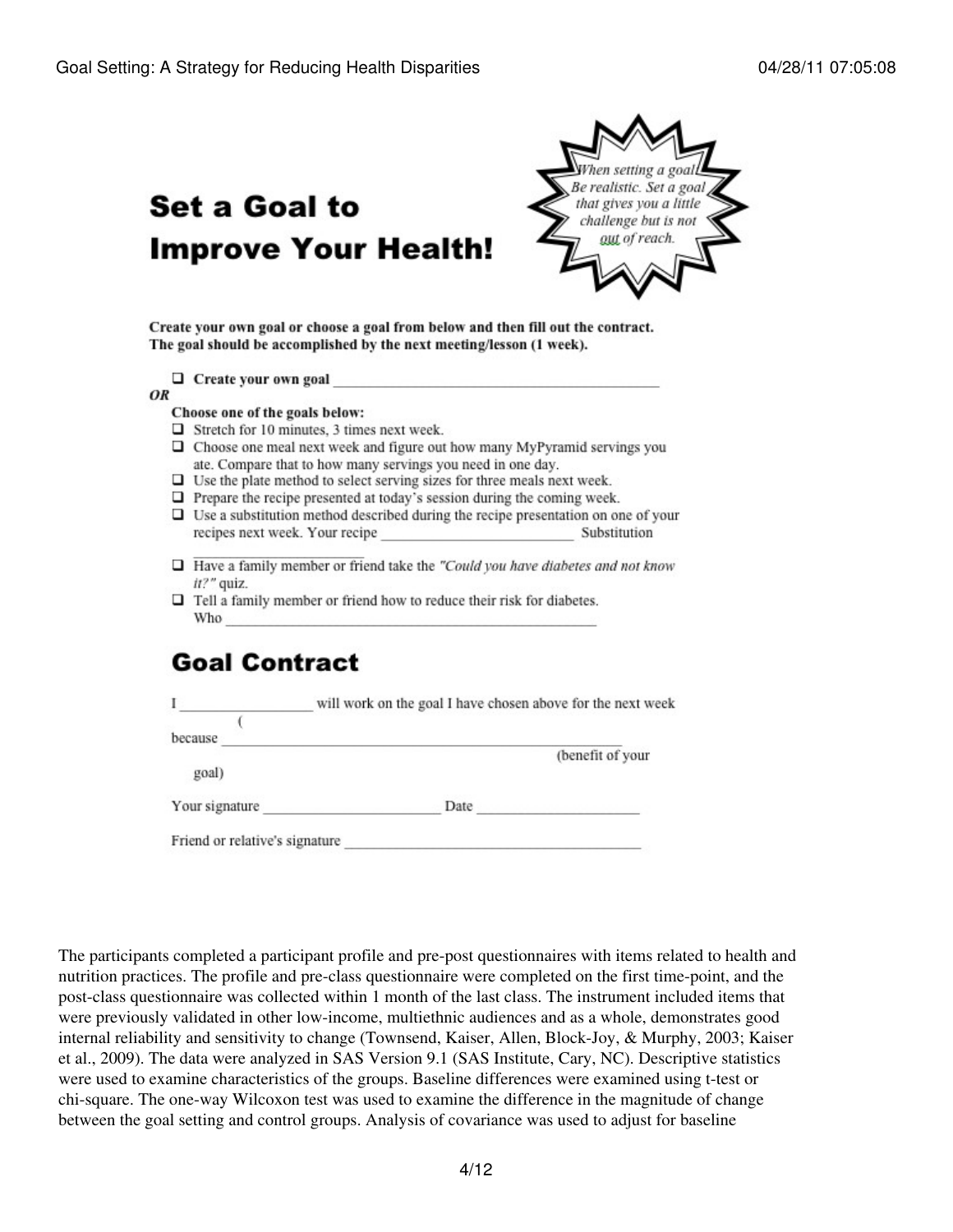differences in group characteristics.

# **Results**

The participants in the Healthy Rewards program were adults of Latino or African American descent. There were no significant differences in demographic characteristics or medical conditions between those who completed the intervention and those who dropped out (data not shown). There were no significant differences in subject characteristics among the goal setting and control groups (Table 1). The goal-setting group was younger  $(48.1 + 9.8$  yrs) than the control group  $(60.6 + 10.7$  yrs) (p=0.02).

|                                                                       | <b>Control</b><br>$(n=16)$ | <b>Goal setting</b><br>$(n=15)$ | P-Value*  |
|-----------------------------------------------------------------------|----------------------------|---------------------------------|-----------|
| Gender % (n)Female                                                    | 81 (13)                    | 66(10)                          | 0.63      |
| <i>Ethnicity/Race</i> $\%$ (n)                                        | <b>NA</b>                  | NA                              | 0.51      |
| African-American                                                      | 50(11)                     | 47(7)                           | <b>NA</b> |
| Latino/Hispanic                                                       | 50(11)                     | 53 $(8)$                        | <b>NA</b> |
| Country of Birth $\%$ (n)                                             | <b>NA</b>                  | <b>NA</b>                       | 0.63      |
| U.S.A.                                                                | 53 $(8)$                   | 67(10)                          | <b>NA</b> |
| Mexico                                                                | 47(7)                      | 33(5)                           | <b>NA</b> |
| <i>Education</i> $\%$ (n)                                             | <b>NA</b>                  | <b>NA</b>                       | 0.12      |
| 0-2 years of school                                                   | 14(2)                      | $\theta$                        | <b>NA</b> |
| 3-6 years of elementary school                                        | 29(4)                      | 13.3(2)                         | <b>NA</b> |
| 7-11 years of secondary school (junior<br>high school or high school) | 7(1)                       | 13.3(2)                         | <b>NA</b> |
| High school graduate or GED                                           | 14(2)                      | 20(3)                           | <b>NA</b> |
| College or university graduate                                        | 35(5)                      | 53 $(8)$                        | <b>NA</b> |
| <b>Medical Conditions</b> $\%$ (n)                                    | <b>NA</b>                  | NA                              | <b>NA</b> |
| <b>Diabetes</b>                                                       | 42(6)                      | 27(4)                           | 0.14      |
| High blood pressure                                                   | 57(8)                      | 36(5)                           | 0.11      |
| High cholesterol                                                      | 36(5)                      | 23(3)                           | 0.09      |
| <i>Household Information</i> (mean $+$ S.D.)                          | NA                         | NA                              | <b>NA</b> |
| Number of adults                                                      | $2.0 \pm 1.1$              | $2.0 \pm 0.38$                  | 0.79      |
|                                                                       |                            |                                 |           |

#### **Table 1.** Characteristics of Participants in Healthy Rewards

Number of children  $0.9 \pm 1.2$   $1.4 \pm 1.5$  0.10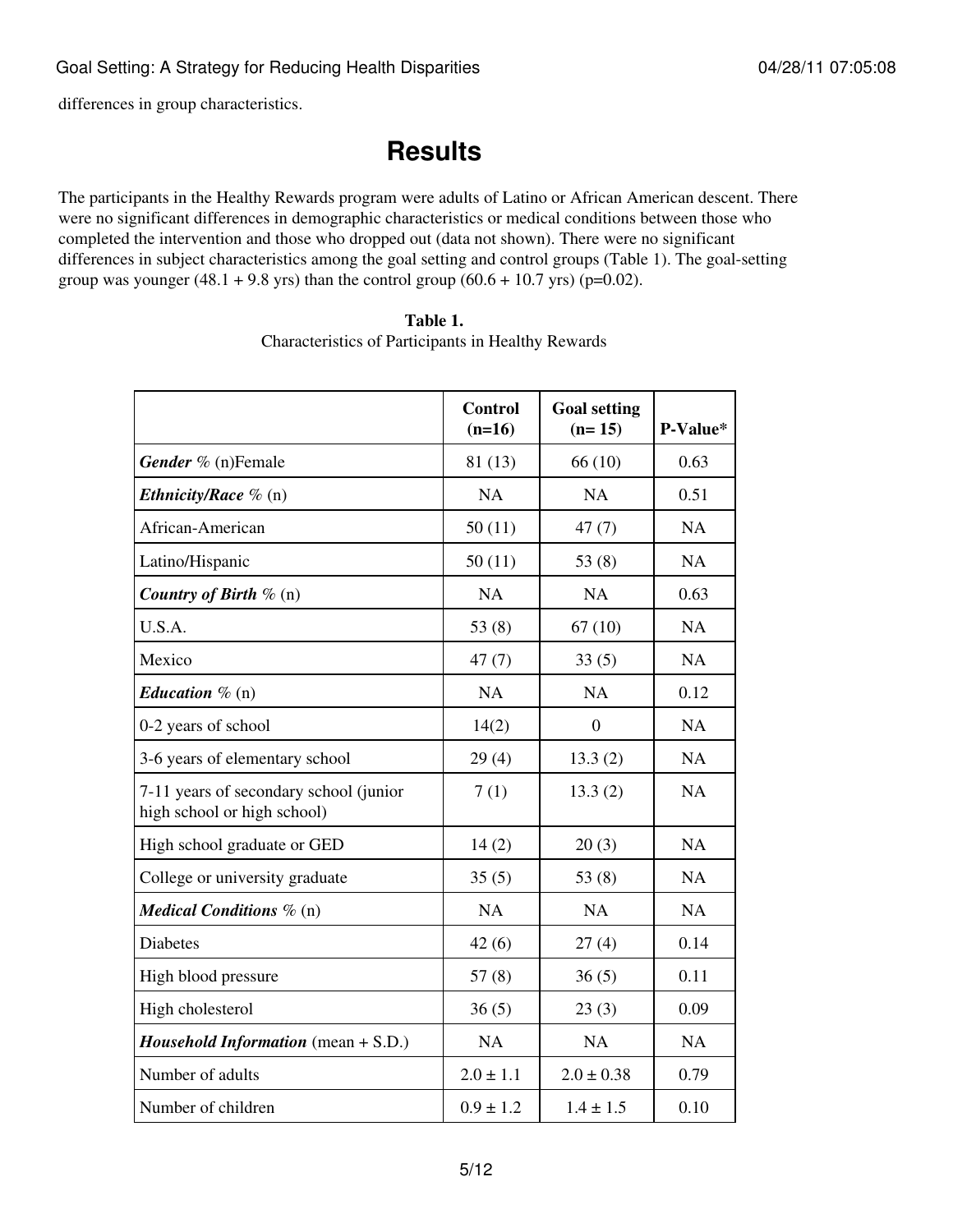| <b>Monthly Income</b> $\%$ (n)                                   | <b>NA</b>        | <b>NA</b>        | 0.97      |  |  |  |  |
|------------------------------------------------------------------|------------------|------------------|-----------|--|--|--|--|
| $<$ \$500                                                        | $\mathbf{0}$     | 7(1)             | <b>NA</b> |  |  |  |  |
| \$501 - \$1000                                                   | 33(5)            | 7(1)             | <b>NA</b> |  |  |  |  |
| $$1001 - $1500$                                                  | 13(2)            | $\mathbf{0}$     | <b>NA</b> |  |  |  |  |
| $$1501 - $200$                                                   | $\theta$         | 21(3)            | <b>NA</b> |  |  |  |  |
| $$2001 - $2500$                                                  | $\boldsymbol{0}$ | 7(1)             | <b>NA</b> |  |  |  |  |
| $$2501 - $3000$                                                  | 13(2)            | 21(4)            | <b>NA</b> |  |  |  |  |
| > \$3001                                                         | 20(3)            | 35(5)            | <b>NA</b> |  |  |  |  |
| Declined                                                         | 20(3)            | $\boldsymbol{0}$ | <b>NA</b> |  |  |  |  |
| <b>Language preference</b> $\%$ (n)                              | NA               | NA               | 0.92      |  |  |  |  |
| English                                                          | 50(8)            | 47(7)            | <b>NA</b> |  |  |  |  |
| Spanish                                                          | 50(8)            | 53 $(8)$         | <b>NA</b> |  |  |  |  |
| Responsible for family food purchases $\%$<br>$(n)$ Yes          | 73(11)           | 80 (12)          | 0.43      |  |  |  |  |
| <b>Responsible for family food preparation</b><br>$%$ (n) Yes    | 64(9)            | 67(10)           | 0.72      |  |  |  |  |
| * Chi-square for categorical and t-test for continuous variables |                  |                  |           |  |  |  |  |

As shown in Table 2, changes in barriers, attitudes, self-efficacy, and behaviors were similar between the two groups for most of the variables. Compared to controls, the goal-setting group reported significantly greater behavioral change in using the Nutrition Facts label more often (p=0.003) and eating out less often (p=0.04). Participants in the goal-setting group also tended to report greater change in eating a variety of vegetables daily, compared to the control group. After adjusting for age, differences in Nutrition Facts label use persisted (Goal setting: pre-test  $1.9+1.0$  and post-test  $2.9+0.7$ ; Control: pre-test  $2.4+1.1$  and  $2.5+1.1$ , p=0.02).

### **Table 2.**

```
Change in Barriers, Self-Efficacy and Behaviors of Participants Completing the Study (n=31)
```

|                                                                                                                                                    | <b>Goal Setting Group</b><br>$(n=15)$ |               | <b>Control Group</b><br>$(n=16)$ |               |          |
|----------------------------------------------------------------------------------------------------------------------------------------------------|---------------------------------------|---------------|----------------------------------|---------------|----------|
| <b>Questions</b>                                                                                                                                   | Pre                                   | <b>Post</b>   | Pre                              | <b>Post</b>   | P-Value* |
| 1) It is difficult to eat<br>more low-fat foods<br>because my family<br>does not like them.<br>$1 = \text{agree}$ ; $2 =$<br>somewhat agree; $3 =$ | $2.8 \pm 1.1$                         | $2.9 \pm 1.2$ | $2.6 \pm 1.4$                    | $2.7 \pm 1.4$ | 0.30     |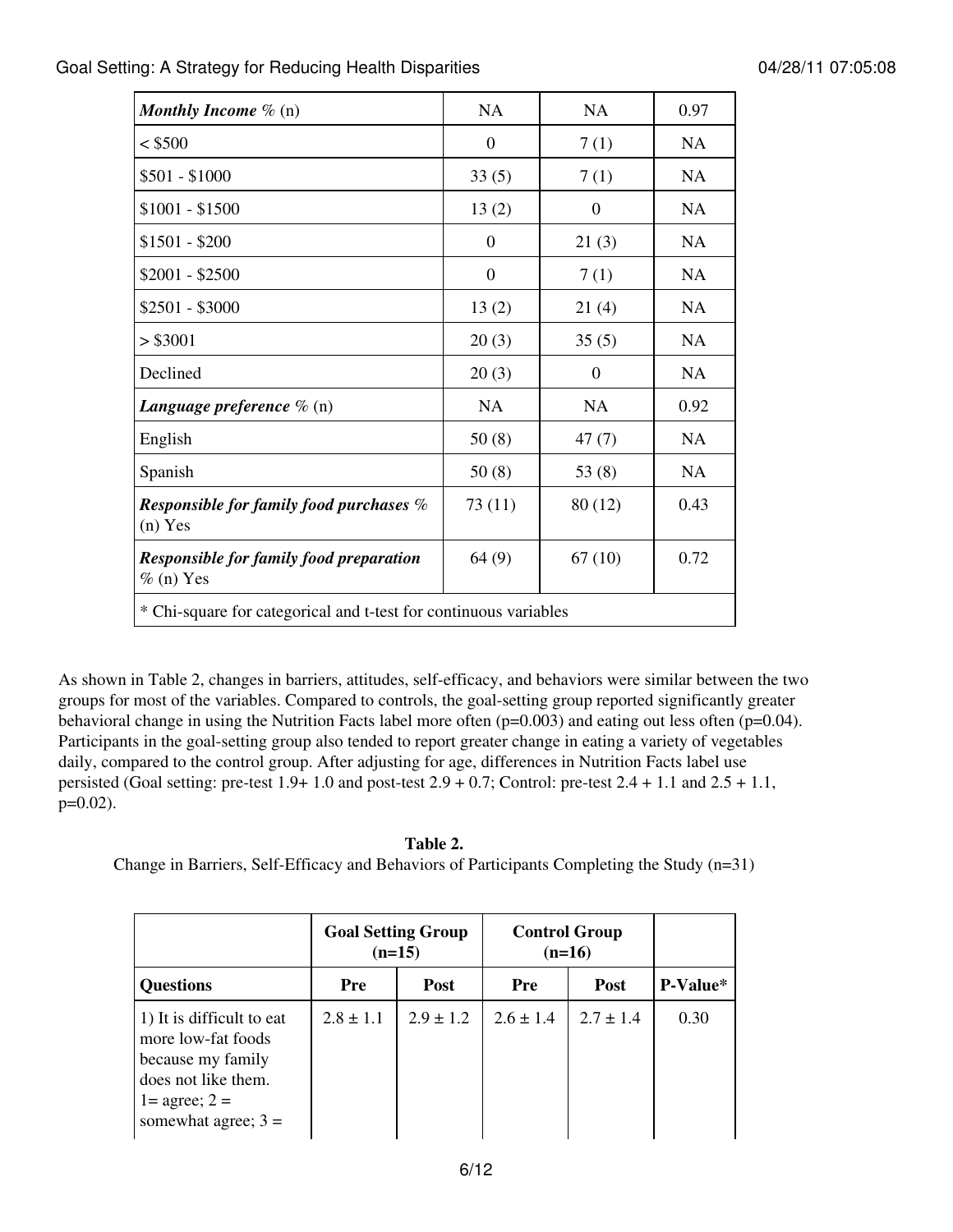| somewhat disagree; $4 =$<br>disagree                                                                                                                                                                                                                                       |               |               |               |               |      |
|----------------------------------------------------------------------------------------------------------------------------------------------------------------------------------------------------------------------------------------------------------------------------|---------------|---------------|---------------|---------------|------|
| 2) It is difficult to eat<br>more low-fat foods<br>because I do not like<br>them.<br>$1 = \text{agree}$ ; $2 =$<br>somewhat agree; $3 =$<br>somewhat disagree; $4 =$<br>disagree                                                                                           | $3.1 \pm 1.1$ | $3.5 \pm 0.9$ | $2.5 \pm 1.3$ | $2.8 \pm 1.4$ | 0.13 |
| 3) Do you change<br>recipes to make them<br>lower in fat and sugar?<br>$1 =$ almost<br>always/usually/always;<br>$2 = \text{often}; 3 =$<br>sometimes; $4 =$<br>no/never                                                                                                   | $2.6 \pm 0.7$ | $2.3 \pm 0.7$ | $1.9 \pm 1.2$ | $1.9 \pm 1.1$ | 0.15 |
| 4) How sure are you<br>that you could change<br>recipes to make them<br>lower in fat and sugar<br>and make them<br>acceptable to your<br>family?<br>$1 = \text{very unsure}; 2 = \text{not}$<br>very sure/kind of<br>unsure; $3 =$ kind of<br>sure; $4 = \text{very sure}$ | $3.2 \pm 0.9$ | $3.6 \pm 0.5$ | $3.4 \pm 1.1$ | $3.4 \pm 1.0$ | 0.13 |
| 5) How sure are you<br>that you can use the<br>nutrition facts label<br>found on packaged<br>foods to follow a diet<br>plan?<br>$1 =$ very unsure; $2 =$ not<br>very sure/kind of<br>unsure; $3 =$ kind of<br>sure; $4 = \text{very sure}$                                 | $3.1 \pm 0.9$ | $3.7 \pm 0.6$ | $3.3 \pm 0.8$ | $3.5 \pm 0.6$ | 0.17 |
| 6) Moderate activities<br>include brisk walking,<br>bicycling, vacuuming,<br>gardening or anything<br>else that causes some<br>increase in breathing or<br>heart rate. How often<br>do you do any                                                                          | $2.5 + 0.9$   | $2.9 + 1.1$   | $2.6 + 1.5$   | $2.9 + 1.3$   | 0.49 |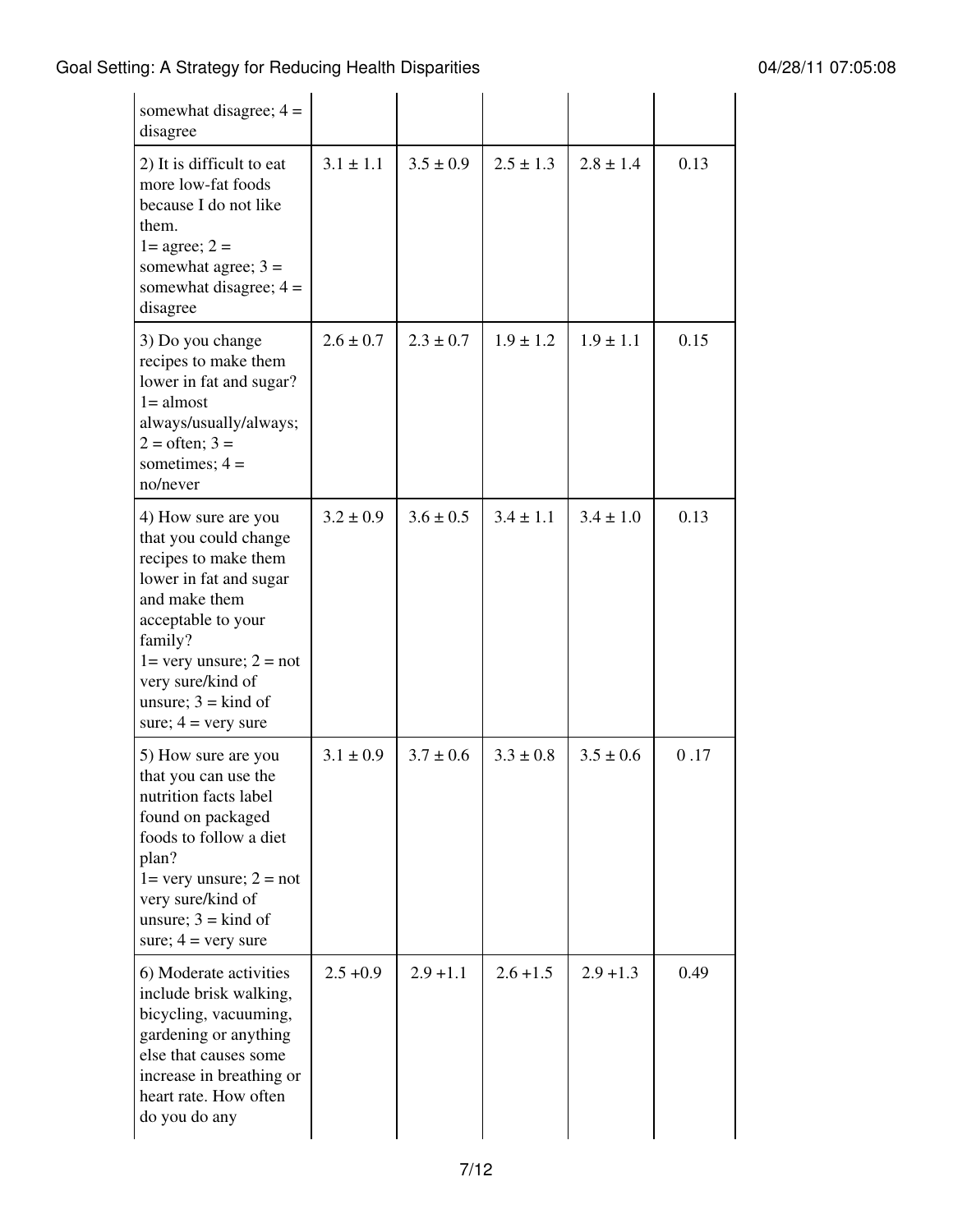| moderate activity for at<br>least 10 minutes?<br>0=never/almost never;<br>1=less than once a<br>week; 2=at least once a<br>week; 3=several times<br>a week; 4=daily                                                                                                                                                                                                 |             |             |             |             |      |
|---------------------------------------------------------------------------------------------------------------------------------------------------------------------------------------------------------------------------------------------------------------------------------------------------------------------------------------------------------------------|-------------|-------------|-------------|-------------|------|
| 7) Vigorous activities<br>include running,<br>aerobics, heavy yard<br>work or anything else<br>that causes a large<br>increase in breathing or<br>heart rate. How often<br>do you do any vigorous<br>activity for at least 10<br>minutes?<br>0=never/almost never;<br>$1 =$ less than once a<br>week; 2=at least once a<br>week; 3=several times<br>a week; 4=daily | $1.9 + 1.4$ | $2.3 + 1.4$ | $1.5 + 1.6$ | $1.4 + 1.5$ | 0.50 |
| 8) Do you limit your<br>food portions to<br>manage your weight?<br>1=no/rarely/never;<br>2=sometimes; 3=often;<br>$4 =$ almost<br>always/usually                                                                                                                                                                                                                    | $2.5 + 1.0$ | $2.7 + 0.9$ | $2.6 + 1.0$ | $2.9 + 1.0$ | 0.40 |
| 9) During the day, do<br>you eat different kinds<br>of fruit? $l = I$ don't eat<br>fruit; 2=almost<br>never/rarely/never;<br>3=sometimes; 4=often;<br>$5 =$ almost<br>always/usually/always                                                                                                                                                                         | $3.3 + 0.8$ | $3.5 + 0.9$ | $4.1 + 1.0$ | $4.3 + 0.7$ | 0.44 |
| 10) During the day, do<br>you eat different kinds<br>of vegetables? $1 = I$<br>don't eat vegetables;<br>$2 =$ almost<br>never/rarely/never;<br>3=sometimes; 4=often;<br>$5 =$ almost<br>always/usually/always                                                                                                                                                       | $3.3 + 0.8$ | $3.9 + 0.8$ | $4.3 + 1.0$ | $4.4 + 0.7$ | 0.08 |
|                                                                                                                                                                                                                                                                                                                                                                     | $3.3 + 0.9$ | $3.4 + 1.1$ | $3.7 + 0.5$ | $3.6 + 0.5$ | 0.04 |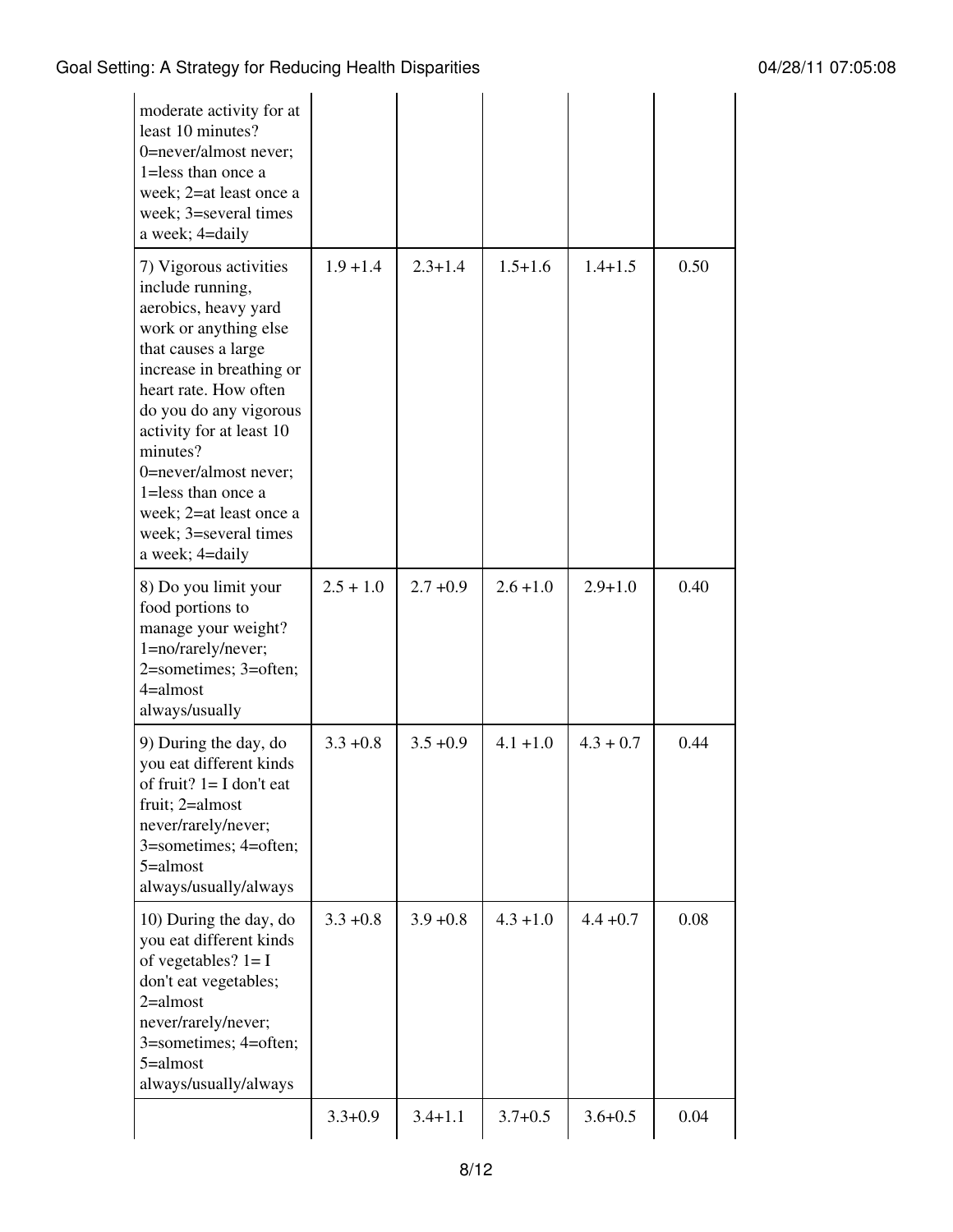| 11) How many times a<br>week do you usually<br>eat in a restaurant (fast<br>food or buffet)?<br>1=Daily; 2=several<br>times a week; 3=at<br>least once a week;<br>4=less than once a<br>week; 5=almost never                                                                                                                                         |               |               |               |               |       |
|------------------------------------------------------------------------------------------------------------------------------------------------------------------------------------------------------------------------------------------------------------------------------------------------------------------------------------------------------|---------------|---------------|---------------|---------------|-------|
| 12) When you go food<br>shopping, do you use<br>the Nutrition Facts<br>label?<br>$1 = No/never;$<br>2=sometimes; 3=often;<br>$4 =$ almost<br>always/usually/always                                                                                                                                                                                   | $1.9 + 1.0$   | $2.9 + 0.7$   | $2.4 + 1.1$   | $2.5 + 1.1$   | 0.003 |
| 13) Which of the<br>following statements<br>describes how you feel<br>about exercise?<br>$1=I$ am not thinking<br>about getting more<br>exercise; 2=I am<br>thinking about getting<br>more exercise;<br>3=I have definite plans<br>to get more exercise<br>within the next month;<br>4=I already do at least<br>30 min of moderate<br>exercise a day | $2.9 \pm 0.8$ | $3.3 \pm 0.8$ | $2.8 \pm 1.2$ | $3.2 \pm 0.8$ | 0.50  |
| *Significance level examining pre-post differences between goal-setting and control<br>groups, using the Wilcoxon rank sum two-sample test, one-side p-value                                                                                                                                                                                         |               |               |               |               |       |

# **Discussion**

The purpose of the Healthy Rewards program is 1) to decrease risk of diabetes through promotion of a low-fat, high-fiber diet and physical activity in people who are at risk for type 2 diabetes and 2) to raise community awareness of and support for lifestyle changes that prevent chronic disease*.* The Healthy Rewards program is designed to be multicultural, and in the study reported here, the program was directed towards and tested among African Americans and Latinos. In the pilot study, we examined the effect of incorporating a goal setting activity into the Healthy Rewards curriculum.

The outcomes from the community-based project show adding goal setting activities to nutrition and physical activity educational programs has potential to improve the effectiveness in promoting behavior change. The goal-setting group reported greater change in using the Nutrition Facts label than did the non-goal-setting,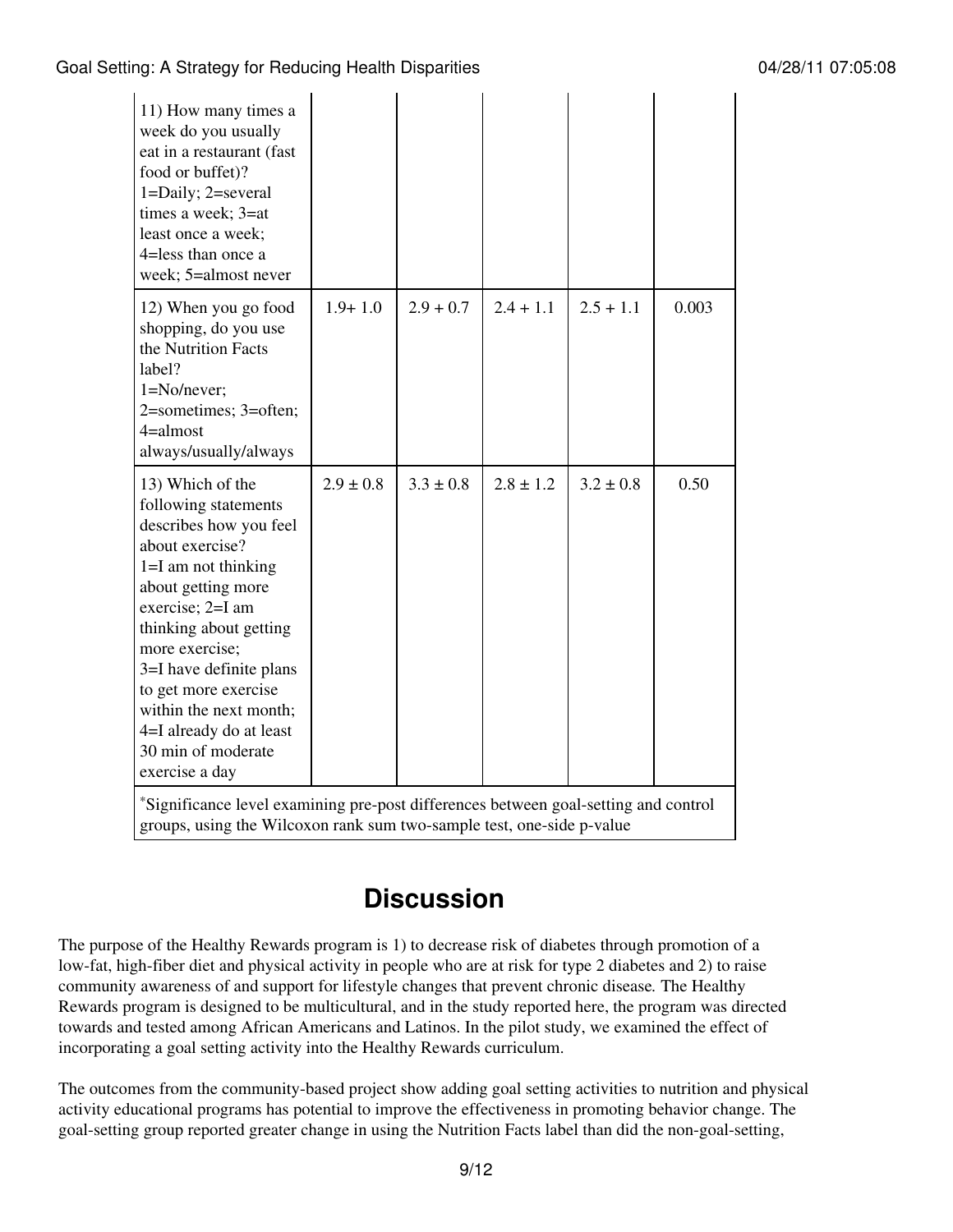control group. The significant difference in label-reading behavior is not surprising, given the emphasis on this activity in the classes. There was also a significant difference in eating out less often and a near significant difference between the groups for vegetable consumption. While not significant, it is interesting to note a trend towards greater self-efficacy among the goal-setting group compared to controls for using the Nutrition Facts Label to follow a diet plan, helpful for people who are trying to reduce sugar, salt, or fat from their diet.

There were no significant differences between the groups in regards to barriers to eating low-fat foods, self-efficacy for sugar reduction in recipes, exercise and portion size and fruit intake behavior change, or stage of change for exercise behavior. Goal setting may have a differential effect on nutrition behavior outcomes, such that not all behaviors will respond the same to goal setting (Cullen, Zakeri, Pryer, Baranowski, Baranowski, & Watson, 2004). Because the participants determined their own goals, it is also likely they did not choose goals for each behavior or measure.

Nutrition interventions have differing effects (e.g., less effective) based on ethnicity and socio-economic status and therefore warrant the customizing of programs for the intended audience (Oldroyd, Burns, Lucas, Haikerwal, & Waters, 2007). Few published studies compare goal setting with nutrition or physical activity outcomes (Shilts, 2004). Fewer studies specifically address nutrition-related goal-setting behavior outcomes in programs tailored to specific ethnic groups (Pérez-Escamilla, Hromi-Fielder, Vega-López, Bermúdez-Millán, & Segura-Pérez, 2008). The study reported here addresses both gaps in the literature by reporting the outcomes of goal setting in a nutrition and physical activity program tailored toward African Americans and Latinos.

Goal setting is one technique used in a Learner-Centered approach to teaching as well as one aspect of the Social Learning Theory (Perry, Baranowski, & Parcel, 1990; Kaiser, McMurdo, & Joy, 2007). Extension educators have many tasks and challenges when delivering programs to the public and may or may not include successful, yet time-consuming Learner-Centered techniques (e.g., goal-setting, group activities) due to the many challenges they face (Kaiser et al., 2007; Beneveti, Jayaratne, & Jones, 2009 ). However, if goal setting is added to or included in the curriculum when appropriate and/or made easier for educators to implement, it may prove to improve the outcomes of many extension programs.

The study reported here, while promising, resulted in few significant results and has some limitations. The small sample size of 15 and 16 people per group greatly increased the differences needed to produce significant results. More significant differences may have been realized had the total sample size been larger than 31. Also, the length of the study was likely too short in duration to produce multiple behavior changes and therefore decreased the likely hood of identifying differences in outcomes between groups. Many lifestyle intervention programs are 3 to 6 months in duration.

In conclusion, the results of the pilot study found that adding a goal-setting activity to the Healthy Rewards program did improve participant outcomes. While the significant findings were limited, the study does add to the sparse body of literature describing the research of goal setting in nutrition and physical activity Extension-based programs designed for African Americans and Latinos.

#### **Acknowledgments**

We gratefully acknowledge the support for this work. Financial support for the work included a Core Issues grant from the University of California Agriculture and Natural Resources, which augmented program delivery funds made possible through the Food Stamp Nutrition Education Program. We also extend our gratitude to our instructors, Georgia Hall, Nancie Lippitt, and Tammy Mc Murdo.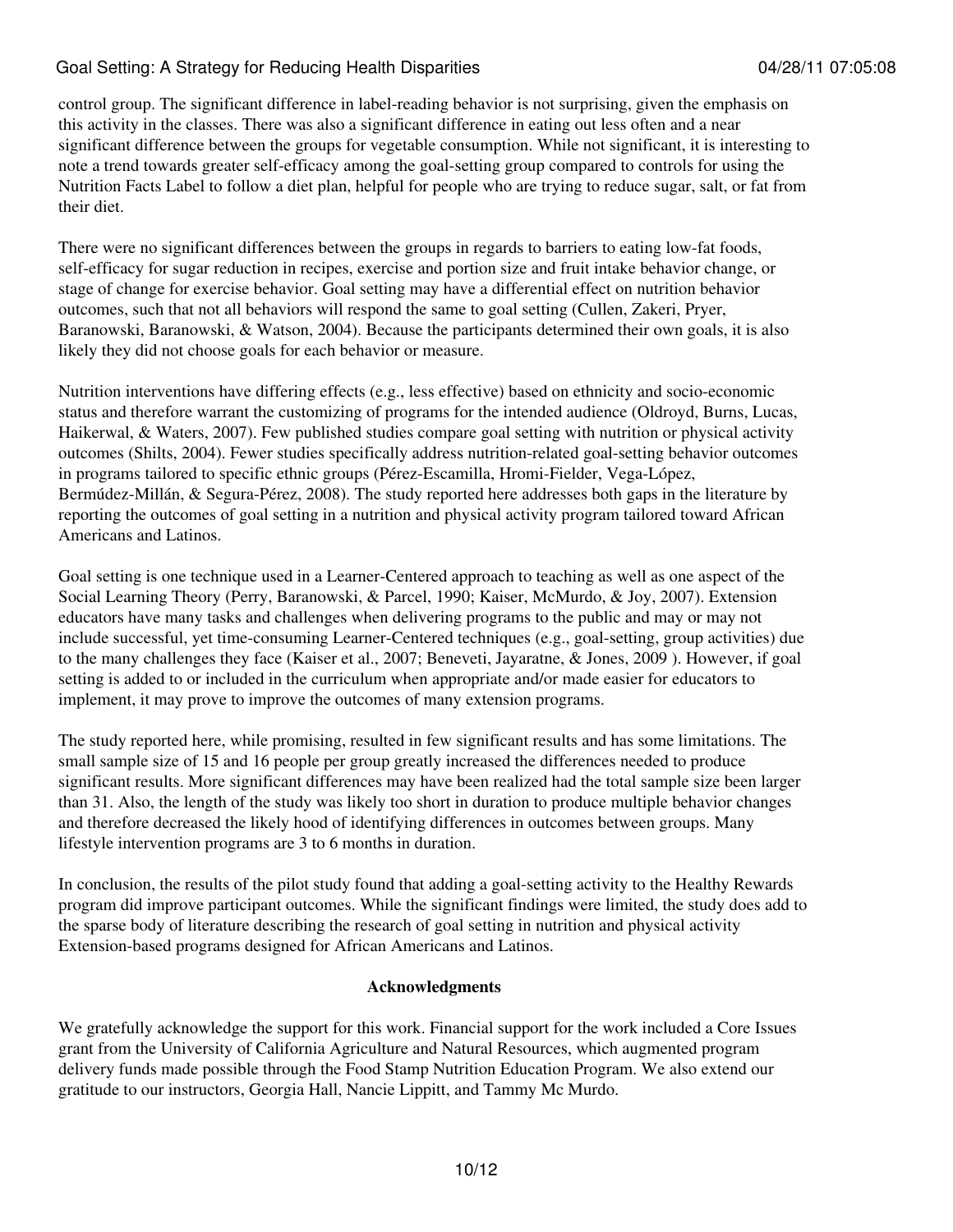### **References**

Beneveti, L. M., Jayaratne, K. S. U., & Jones, L. (2009). Challenges, alternatives, and educational strategies in reaching limited income audiences. *Journal of Extension* [Online], 47(6) Article 6RIB2. Available at: <http://www.joe.org/joe/2009december/rb2.php>

Contento, I. (2008). Review of nutrition education research in the *Journal of Nutrition Education and Behavior, 1998 to 2007*. 40(6):331-340.

Cullen, K. W., Baranowski, T., & Smith, S. P. (2001). Using goal setting as a strategy for dietary behavior change. *J Am Diet Assoc*. 101(5):562-566.

Cullen, K. W., Zakeri, I., Pryer, E. W., Baranowski, T., Baranowski, J., & Watson, K. (2004). Goal setting is differentially related to change in fruit, juice, and vegetable consumption among fourth-grade children. *Health Educ Behav*. 31(2):258-269.

Heneman, K., Block-Joy, A. B., Zidenberg-Cherr, S. A., Donohue, S. S., Garcia, L. C., Martin, A. C., Metz, D. L., Smith, D., West, E. A., & Steinberg, F. M. (2005). A "contract for change" increases produce consumption in low-income women: A pilot study. *J Am Diet Assoc*. 105:1793-1796.

Kaiser, L., Mc Murdo T., & Joy A.B. (2007). The Food Stamp Nutrition Education Program focuses on the learner. *Journal of Extension* [Online], 45(2) Article 2RIB5. Available at: <http://www.joe.org/joe/2007april/rb5.php>

Kaiser, L. L ., Blackburn, M. L., Metz, D. L., Smith, D., Donohue, S. S., Lexion, C., & Steinberg, F. M. (2009). Take care of your health! An Extension program to prevent diabetes. *Journal of Extension* [Online], 47 (4) Article 4FEA5. Available at: <http://www.joe.org/joe/2009august/a5.php>

Locke, E. A., & Latham, G.P. (2002). Building a practically useful theory of goal setting and task motivation. *American Psychologist*. 57(9):707-717.

Mead, H., Cartwright-Smith, L., Jones, K., Ramos, C., Woods, K., & Siegel, B. (2008). Racial and ethnic disparities in U.S. health care: a chartbook; Retrieved from [http://www.commonwealthfund.org/publications/publications\\_show.htm?doc\\_id=672908](http://www.commonwealthfund.org/publications/publications_show.htm?doc_id=672908)

Oldroyd, J., Burns, C., Lucas, P., Haikerwal, A., & Waters, E. (2007). The effectiveness of nutrition interventions on dietary outcomes by relative social disadvantage: a systematic review. *J Epidemiol Community Health*. 62:573-579.

Pérez-Escamilla R., Hromi-Fielder A., Vega-López S., Bermúdez-Millán A., & Segura-Pérez S. (2008). Impact of peer nutrition education and health outcomes among Latinos: a systematic literature review. *J Nutr Educ Behav*. 40(4):208-225

Perry, C. L., Baronowski, T., & Parcel, G .S. (1990). How individuals, environments, and health behavior interact: social learning theory. In K. Glanz, F. M. Lewis, B. K. Rimer, (Eds) *Health behavior and health education: Theory, research and practice*. San Francisco: Jossey-Bass.

Shilts, M. K., Horowitz, M., & Townsend, M. S. (2004). Goal setting as a strategy for dietary and physical activity behavior change: a review of the literature. *Am J Health Promot*. 19(2):81-93.